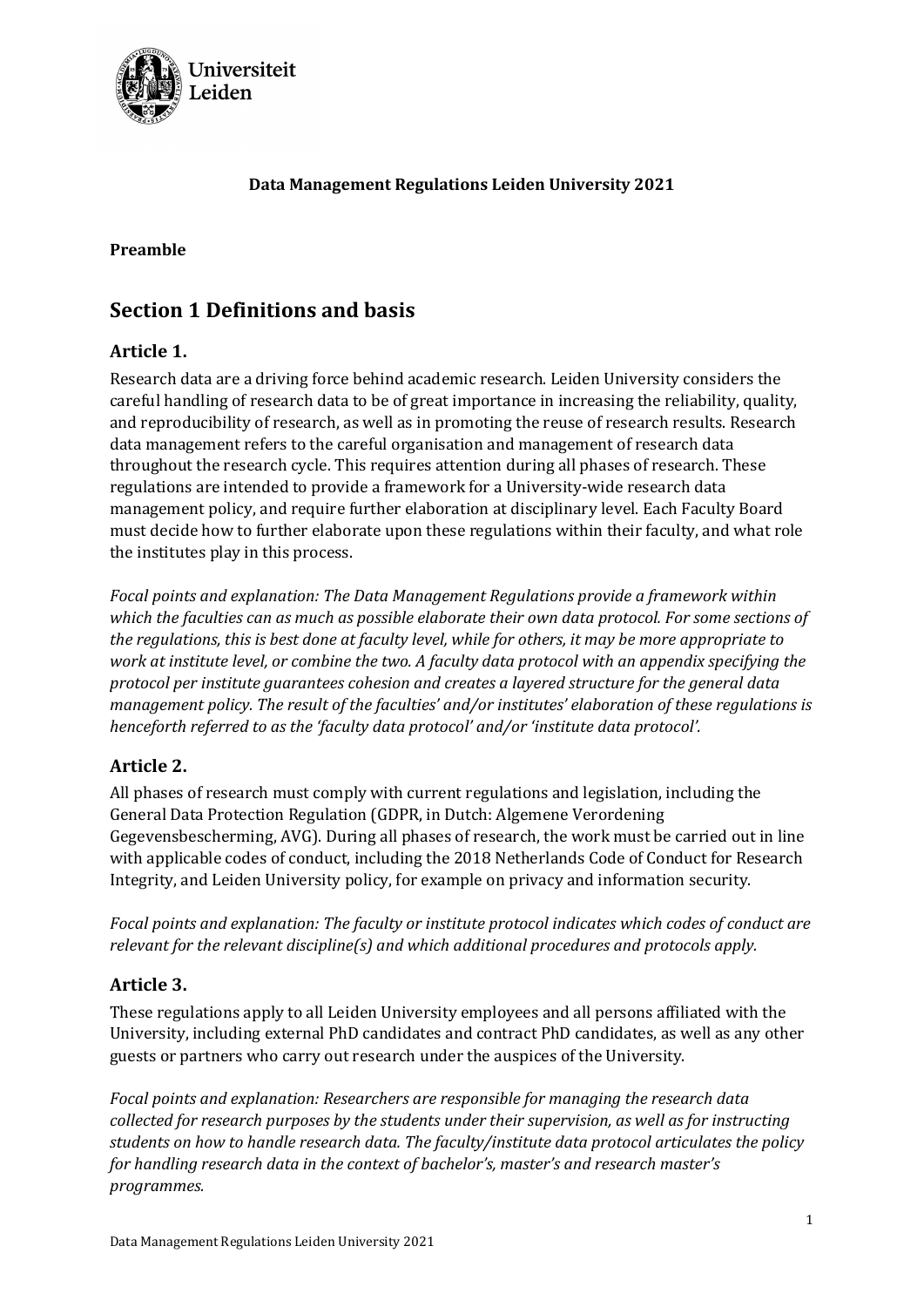

#### Article 4.

Research data is understood to mean the following: all data that is used and generated in the course of academic research.

Focal points and explanation: The faculty/institute data protocol elaborates on the types of research data that fall under these regulations. The notion of research data should be understood broadly to include data gathered while processing and analysing raw and other research data. It may also include software and models developed for the purpose of conducting research. Research data also covers metadata, i.e. data required to make research data more broadly accessible and reusable. Think, for instance, of descriptions of equipment or research set-ups. Administrative projects and other data are not always considered to be research data. Where applicable, this is further elaborated in the relevant DMP. See also Article 7.

## Article 5.

These regulations apply to all digital and non-digital research data.

Focal points and explanation: The faculty/institute data protocol specifies which non-digital research data fall under these regulations. Non-digital research data may include bio-material, audio and video recordings, paper questionnaires, descriptions of measurement set-ups, and paper lab journals. Where necessary, this is further elaborated for specific research in the relevant DMP (see Article 7). If a given article in these regulations applies only to digital or only to non-digital research, this is explicitly mentioned. Note that this stipulation does not mean that all non-digital data must be digitised per se.

# Section 2 Before the research

## Article 6.

Before conducting research involving third parties, clear agreements are made on how research data will be collected, processed, accessed, used, and stored, as well as on copyrights and rights of use. These are articulated in a partnership, consortium or similar agreements. If there is exchange of personal data with third parties, an agreement concerning the handling of this data must be drawn up in line with Leiden University privacy policy.

Focal points and explanation: These agreements must be formulated in a way that makes it possible to assess whether research data can be used and/or shared, and if so under what conditions. Both during and after research involving third parties, it is crucial to avoid lack of clarity or disagreement concerning the management of and rights on research data.

## Article 7.

Before research starts, a data management plan (DMP) is drawn up in accordance with the faculty/institute data protocol.

Focal points and explanation: In drawing up the DMP, a template is used that is applicable to the research in question. The University has its own template that is accepted by various funding agencies.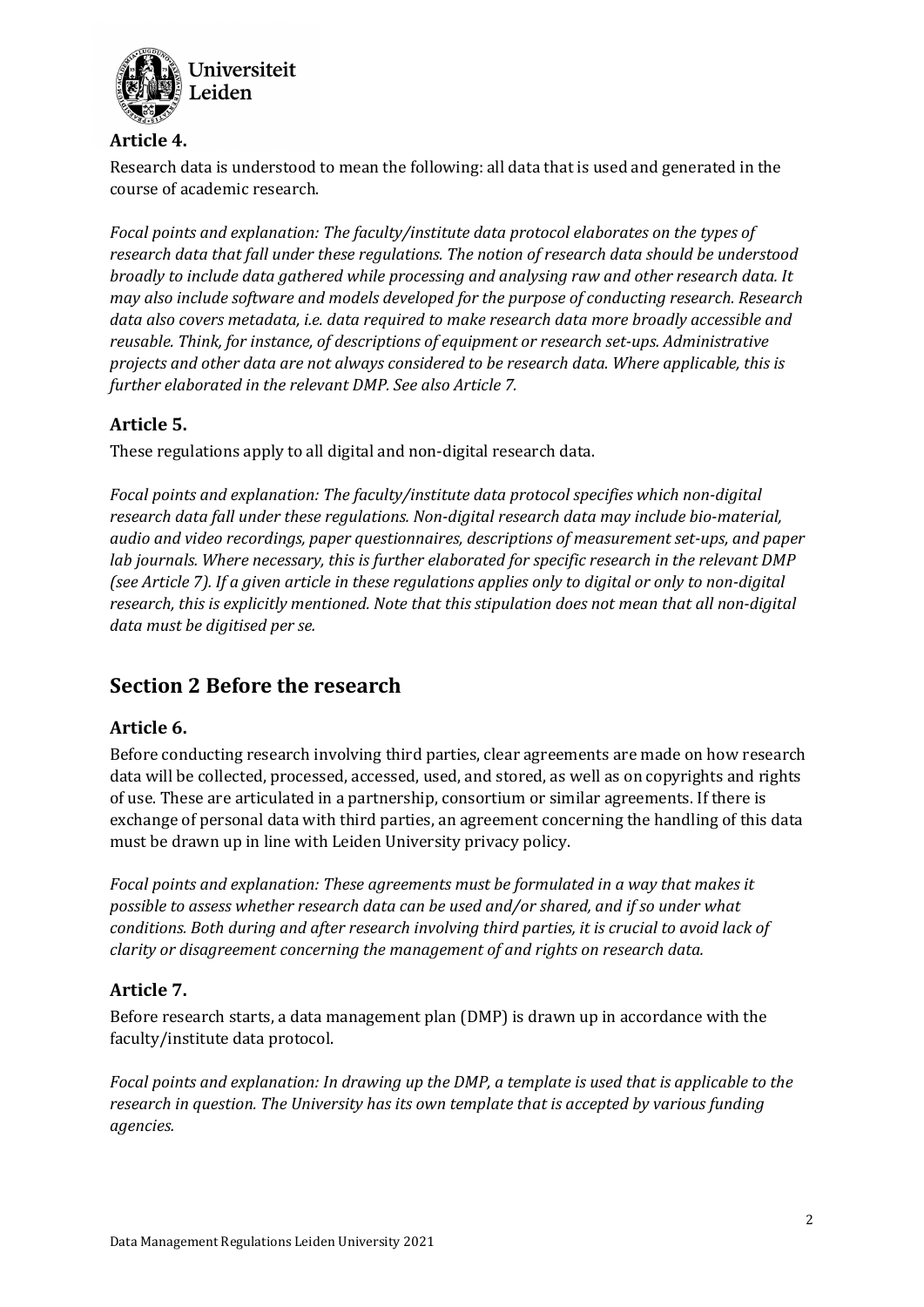

# Section 3 During the research

## Article 8.

During the research, research data should be handled securely so as to guarantee the integrity, availability, and – where required – confidentiality of the data. All necessary measures should be taken to prevent loss, damage, or unauthorised use or manipulation, in compliance with Leiden University policies on information security and privacy.

#### Article 9.

The FAIR principles are guidelines for improving the findability, accessibility, interoperability and reusability of research data. Metadata that belong to non-digital data are digitised as much as possible and according to the FAIR principles. The faculty/institute data protocol further elaborates on how the FAIR principles are applied within the relevant disciplines. If necessary, the relevant DMP describes how the FAIR principles are applied for specific research (see also Articles 7 and 10).

#### Article 10.

During the research (and upon completion of the research) the DMP is updated where required based on the actual situation.

Focal points and explanation: The DMP is a 'living' document. As the research progresses, changes are usually made to the original research plan. It could also happen that at the start of a research project, not all aspects of data management are addressed yet. This often has consequences for the content of the DMP. In every new version, all changes are justified.

# Section 4 After the research

## Article 11.

Digital research data that form the basis for a scientific publication are registered at the time of publication and managed according to the FAIR principles.

Focal points and explanation: Digital research data are sustainably stored in an archive/repository, preferably a certified repository, together with among other things any required metadata and clear terms of use. The faculty/institute data protocol includes a list of preferred archives/repositories. Where alternative choices are made for specific research, these are documented in the relevant DMP (see Articles 7 and 10).

## Article 12.

Digital research data that do not form the basis for a scientific publication, but are retained nevertheless, are registered no later than upon completion of the research project, and managed as much as possible according to the FAIR principles.

Focal points and explanation: The faculty/institute data protocol provides guidelines on what data must be preserved. Where alternative choices are made for specific research, these are documented in the relevant DMP (see Articles 7 and 10).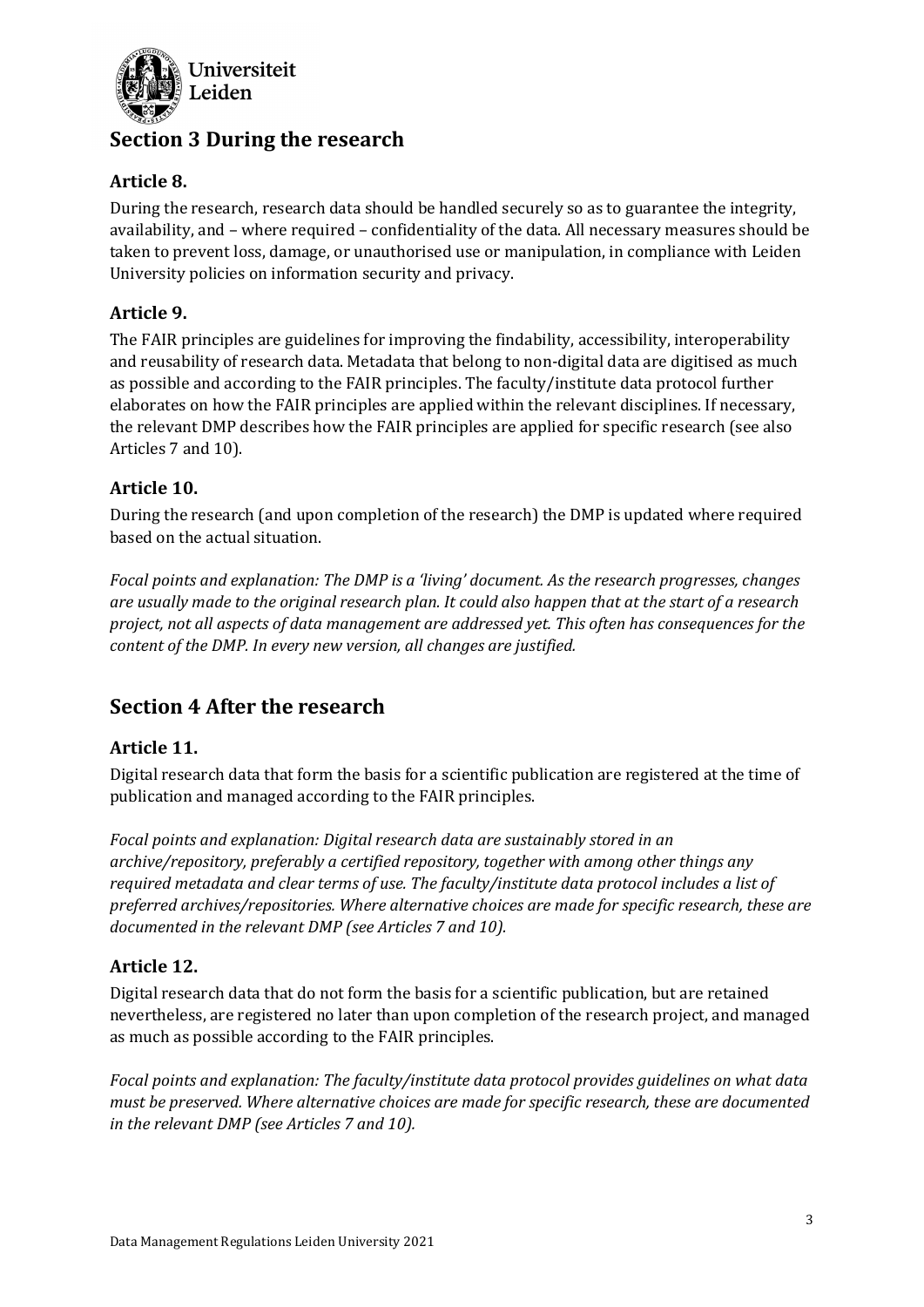

#### Article 13.

Non-digital research data are preserved according to the usual standards within the relevant discipline, and digitised where possible.

## Article 14.

The minimal retention period of research data is ten years, unless legislation, codes of conduct, contractual terms, or demonstrable agreements within the discipline point to a different retention period.

Personal data must be retained, destroyed or anonymised during or after completion of a research project in accordance with GDPR and Leiden University privacy and information security policies.

Focal points and explanation: The faculty/institute data protocol refers to the agreements made within the disciplines.

# Article 15.

The most recent version of every DMP is stored centrally within the faculty or institute for a minimum of 20 years.

Focal points and explanation: Note that once the DMP is destroyed, the researcher or institute can no longer demonstrate how specific decisions concerning data management (for example the destruction of data) were taken. For reasons of accountability and academic integrity, the retention period of a DMP is longer than that of research data.

# Section 5 Responsibilities

## Article 16.

The Executive Board establishes the policy frameworks for data management and evaluates these on a regular basis. The Executive Board provides adequate central facilities and support at central level to facilitate responsible data management. The Executive Board monitors compliance with the Data Management Regulations on a regular basis.

#### Article 17.

The Faculty Board is responsible for further elaborating on these regulations, drawing up the faculty data protocol, and determining the level at which further elaboration takes place: at faculty and/or institute level. The faculty data protocol covers all scientific units within the faculty. The Faculty Board is responsible for providing sufficient resources and support to allow for the implementation of the faculty data protocol. The Faculty Board is also responsible for evaluating the faculty data protocol on a regular basis and monitoring compliance with the Data Management Regulations within the institutes on a regular basis. Any deviations from these regulations should be assessed by the Faculty Board.

#### Article 18.

The Scientific Director of the institute is responsible for drawing up the institute data protocol. The Scientific Director is responsible for ensuring that the institute data protocol is evaluated on a regular basis. The Scientific Director is accountable to the Faculty Board concerning the elaboration and implementation of the data management policy within the institute and any deviations from the Data Management Regulations.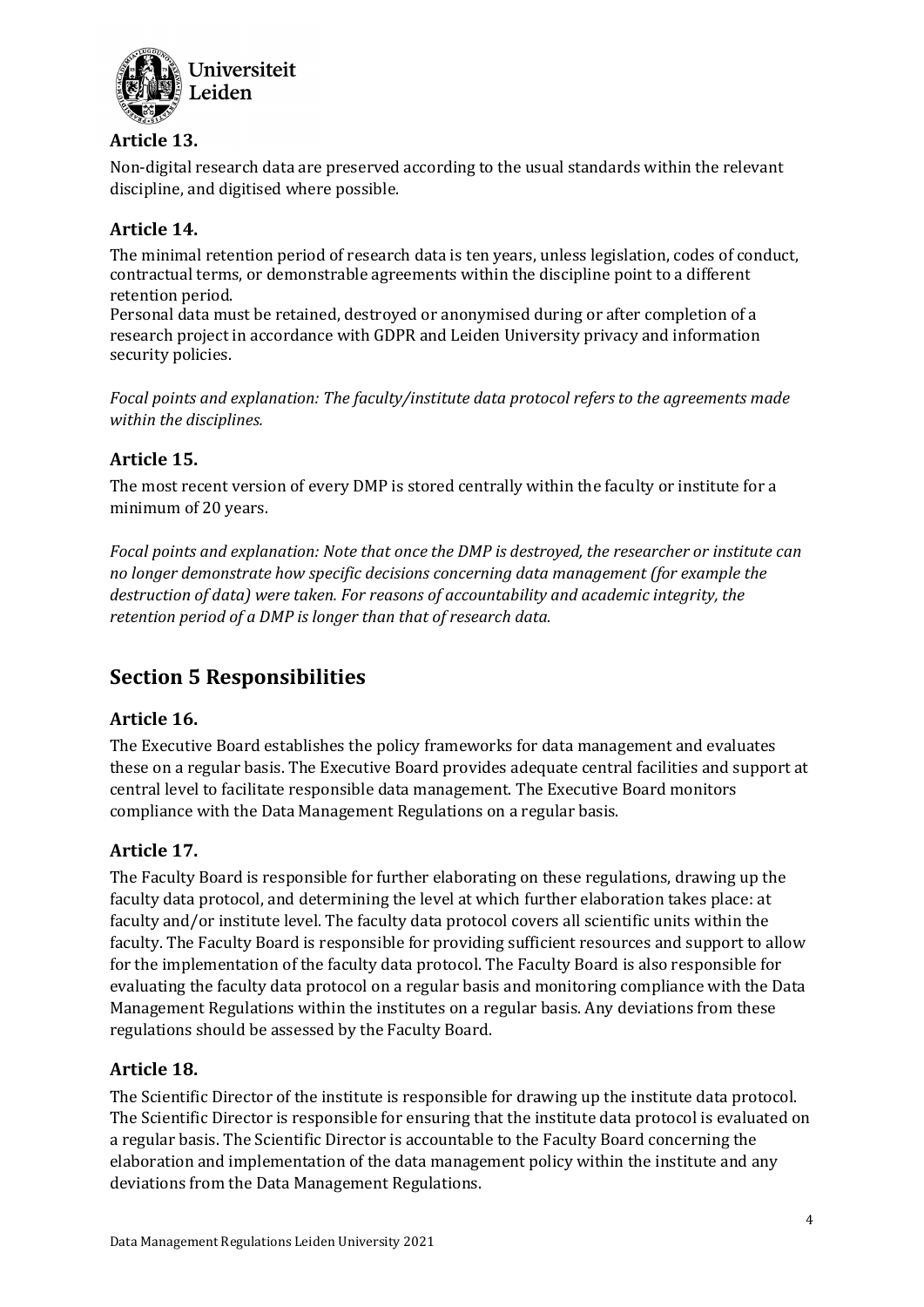

Focal points and explanation: Accountability is also provided in annual reports and research audits carried out in the context of the Strategy Evaluation Protocol (SEP) 2021-2027.

## Article 19.

Superiors and supervisors are responsible for informing the employees and students under their supervision of general data management (policy), ensuring that they comply with the relevant rules, and, where necessary, holding them to account.

Focal points and explanation: Superiors and supervisors are responsible, among other things, for regularly drawing attention to data management in work meetings and ensuring that employees and students are adequately instructed in the responsible management of research data.

## Article 20.

The Principal Investigator (research leader, project leader, or the equivalent thereof) is responsible for compliance with the Data Management Regulations, the faculty/institute data protocol, and the legal, ethical and contractual requirements concerning research data throughout the research project. The Principal Investigator is accountable to his or her supervisor in this matter. The Principal Investigator is responsible for drawing up (or having someone else draw up), regularly updating, and archiving the DMP. The Principal Investigator is responsible for making the necessary agreements with employees and students involved in the research project concerning the management of research data.

Focal points and explanation: The latter is mostly relevant for persons joining or leaving the research project in the interim (for example new employees or employees leaving the University).

## Article 21.

The researcher works according to the Data Management Regulations and the faculty/institute data protocol and implementing data management within the research project in accordance with the DMP and the applicable guidelines and codes of conduct.

## Article 22.

In the faculty/institute protocol is indicated where researchers can find what type of support.

Focal points and explanation: The Faculty gives researchers access to data stewards, privacy officers, security officers, and information managers for support concerning data management, information security, and careful handling of data containing personal details, as well as for the availability and articulation of faculty/institute services related to data management. Some faculties and institutes also have their own ICT support for research.

## Article 23.

The Centre for Digital Scholarship (CDS) of Leiden University Libraries (UBL) is the central point of contact for data management.

The ICT Shared Service Centre (ISSC) is responsible for the standard workplace environment. The Research ICT Competence Centre (RICC) within the ISSC is responsible for implementing and supporting the central advanced ICT facilities for the management and processing of research data.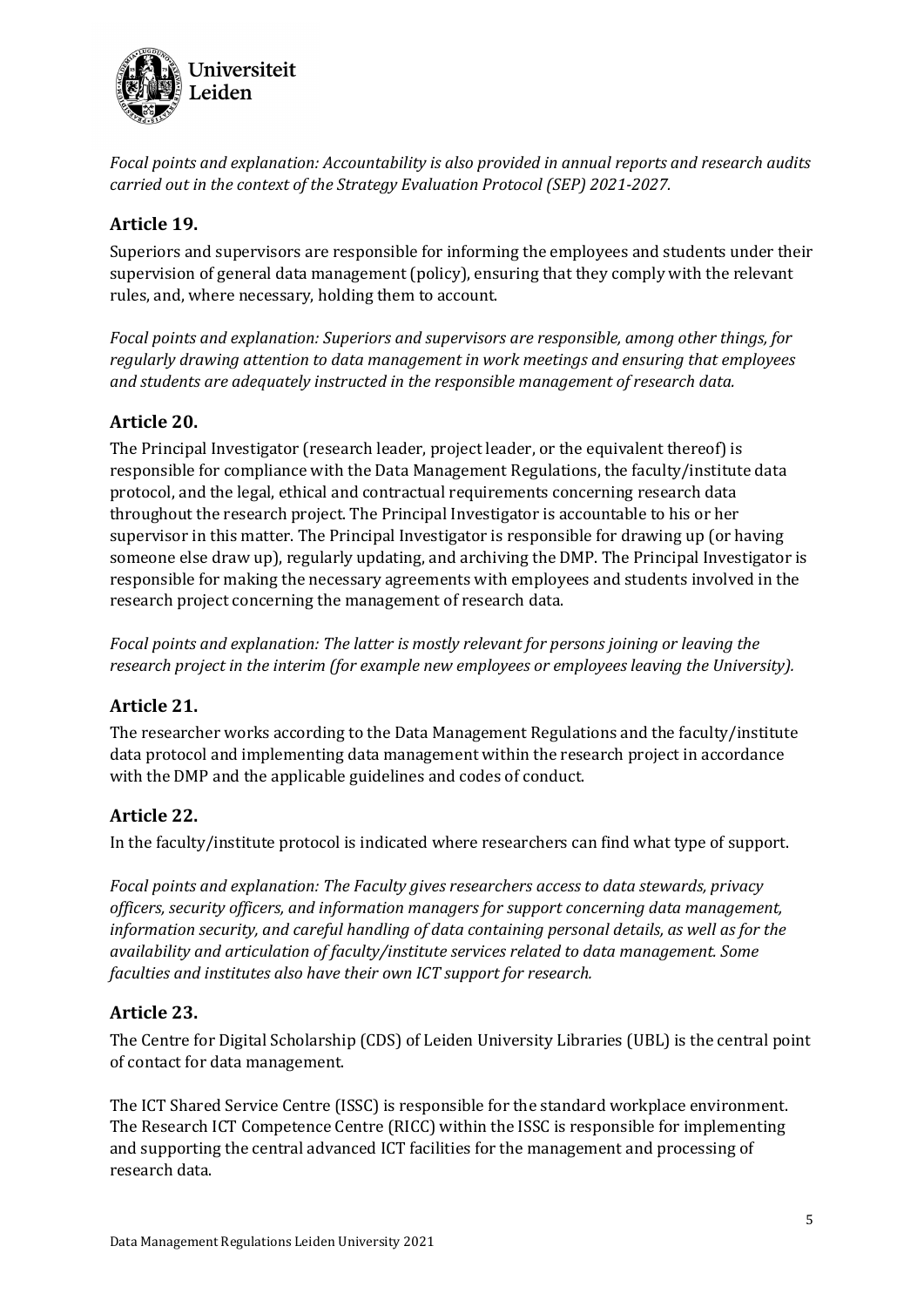

# Section 6 Elaboration

#### Article 24.

In the process of elaborating these University regulations into a faculty/institute data protocol, faculties (or institutes) must specifically mention and assign all roles and responsibilities for data management within the faculty or institute. The elaboration of these regulations should be as much as possible in line with the standards that currently prevail in the discipline(s). Any diversions from the Data Management Regulations should be submitted to the Executive Board.

Focal points and explanation: This concerns among other things the roles and responsibilities of the researcher, the PhD candidate and their supervisor, the project or group leader (Principal Investigator), the Scientific Director, and the Faculty Board, as well as a specific mention of the person(s) the researcher can contact for support (data stewards and privacy, security and ICT experts). Where necessary, the faculty/institute data protocol also lists the facilities and processes for data management available within the Faculty (or institute).

# Section 7 Other provisions

#### Article 25.

These regulations replace the 2016 Data Management Regulations.

#### Article 26.

If there is due cause, these regulations will be revised at the request of the Executive Board.